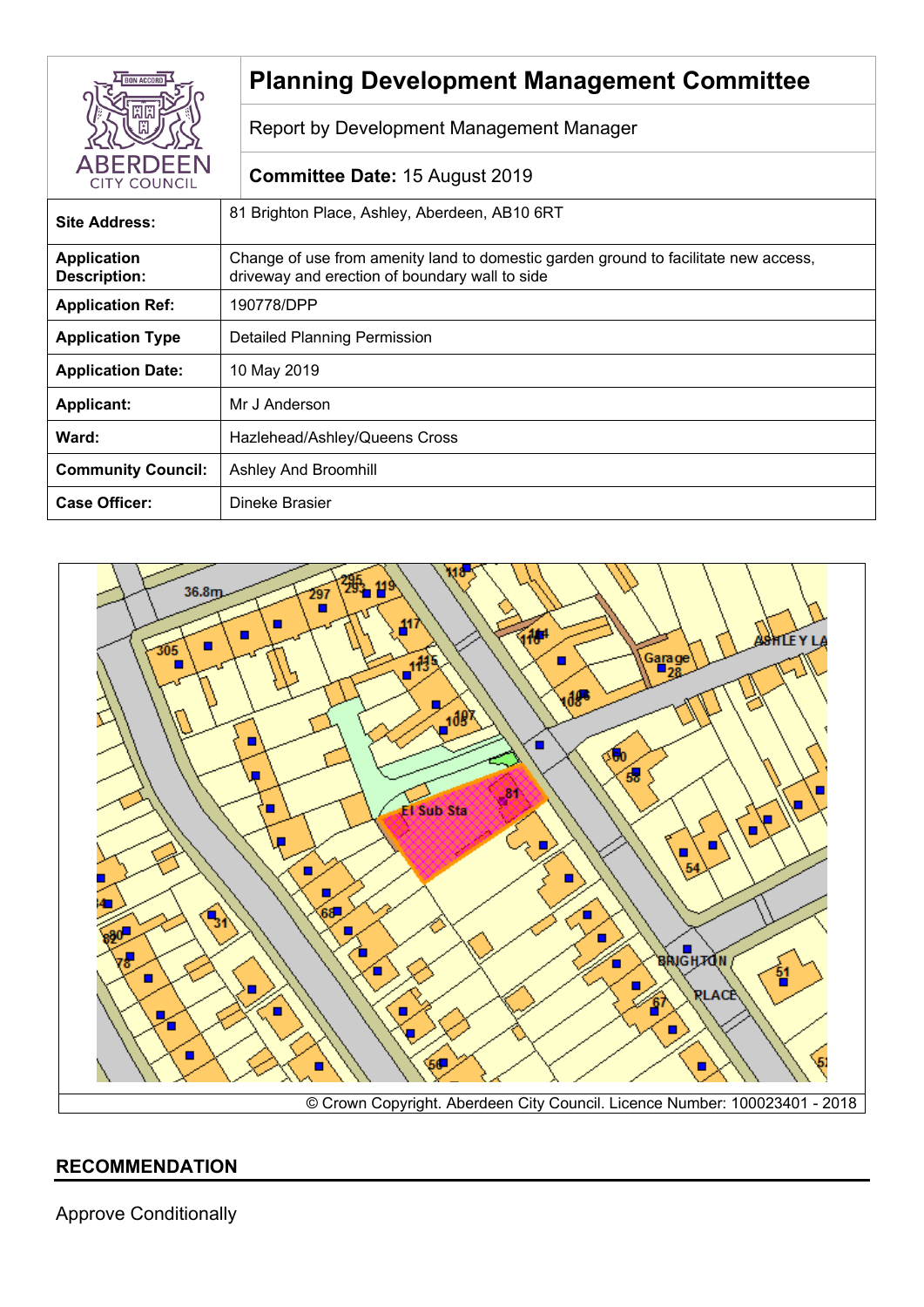#### **APPLICATION BACKGROUND**

#### **Site Description**

The application site is a 1½ storey detached dwelling, its front and rear garden and a strip of amenity ground to the north of the residential curtilage measuring c.2.5m by c.20.5m, equating to a footprint of c.51.25m<sup>2</sup>. The strip of amenity ground is covered in dense shrubs and bushes. The site itself is located on the corner of Brighton Place with an unnamed private lane providing vehicular access to c.13 properties on Brighton Place, Annfield Terrace and Union Grove, opposite the junction with Ashley Lane. There is a distinct rise in levels between Brighton Place and the entrance into the property, with a similar steep rise in levels at the start of the private lane, which then gradually levels out. The boundary with the Albyn Place/Rubislaw Conservation Area runs immediately to the north of the site – on the other side of the lane, and as such the site lies just outside this Conservation Area.

### **Relevant Planning History**

- Planning application 180922/DPP for demolition of the existing dwelling and construction of 4 flats with car parking and landscaping was refused on 4<sup>th</sup> September 2018 as the proposal, due to its design, scale and massing, would result in an overdevelopment of the site; would result in a site layout dominated by hard surfacing; would have an adverse impact on the residential amenity of 79 Brighton Place; and would not comply with standards in relation to waste collection.
- Planning 110877 for the construction of a car port in the north west corner of the site was approved on 14th February 2012;
- Planning permission 081081 for the formation of wooden access gates to the rear garden was approved on 23rd June 2008; and
- Planning permission 011560 for a garage was approved on 20<sup>th</sup> December 2001.

### **APPLICATION DESCRIPTION**

#### **Description of Proposal**

A change of use of the strip of amenity land to private garden, construction of a boundary wall along the proposed new boundary of the residential curtilage – reusing granite from the existing boundary wall, to facilitate the construction of a new vehicular access and two parking spaces immediately to the rear of the dwelling.

It should be noted that the construction of the parking spaces and the driveway would be considered permitted development under Part 1 Class 3C and Part 2 Class 8, respectively, of the Town and Country Planning (General Permitted Development) (Scotland) Order 1992 (as amended) and are therefore not further assessed.

The application was re-notified as the initial description did not include the change of use of amenity ground to garden ground.

#### **Supporting Documents**

All drawings can be viewed on the Council's website at:

[https://publicaccess.aberdeencity.gov.uk/online](https://publicaccess.aberdeencity.gov.uk/online-applications/applicationDetails.do?activeTab=documents&keyVal=PRAHGIBZFW000)[applications/applicationDetails.do?activeTab=documents&keyVal=PRAHGIBZFW000](https://publicaccess.aberdeencity.gov.uk/online-applications/applicationDetails.do?activeTab=documents&keyVal=PRAHGIBZFW000) .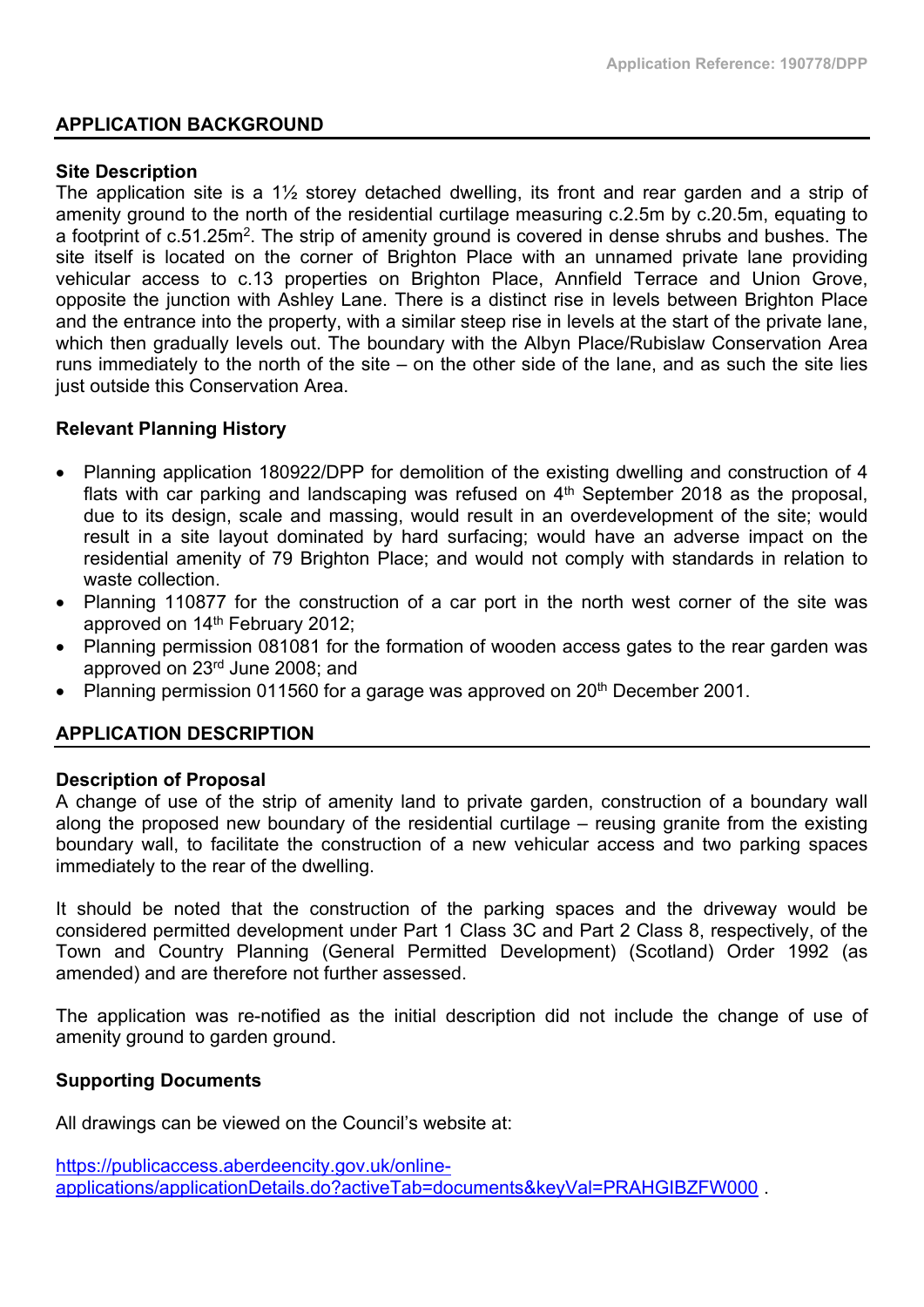### **Reason for Referral to Committee**

The application has been referred to the Planning Development Management Committee as ten letters of objection were received during the first notification period. A further five letters of objection were received during the second notification period. However, these were submitted by people who had objected to the scheme during the first notification period, and thereby not raising the total number of objectors.

#### **CONSULTATIONS**

**ACC - Roads Development Management Team** – No objection, but notes that visibility from the driveway onto the lane is poor due to extensive foliage. The use of the lane by an additional two vehicles would not be a concern.

#### **Ashley And Broomhill Community Council** – None received

### **REPRESENTATIONS**

Ten letters of objection were received during the first notification period, with a further five during the second. Matters raised can be summarised as follows:

- 1. Already overprovision of parking spaces at the property. This current proposal would exacerbate this situation, which would further promote private car use;
- 2. Application includes false and misleading information in relation to the amount of parking spaces currently available on the site;
- 3. Removal of the granite wall would have a negative impact on the look and character of the lane, and would be contrary to policies H1 and D2;
- 4. Siting of a blind entrance and exit onto an existing, narrow lane would create a hazard for other car users and pedestrians using this lane;
- 5. Removal of tree and shrubs will have an adverse impact on biodiversity;
- 6. Increasing amount of structures and hardstanding incrementally erodes the character of the existing garden, resulting in overdevelopment;
- 7. Change in levels makes accessing the driveway from the lane difficult;
- 8. Drainage could cause flooding of lane;
- 9. Proposal would have an adverse impact on the character and visual amenity of the surrounding area;
- 10.Proposal would have an adverse impact on the residential amenity of residents at 81 Brighton Place as removal of existing trees and shrubs would result in increased overlooking of their garden from 105 Brighton Place;
- 11.Need for significant earthworks to create the access. This would result in additional clearing of foliage. In addition, no replacement planting is proposed to mitigate for loss of these existing trees and shrubs;
- 12.No details submitted on how wall will be reconstructed;
- 13.Proposal could set a precedent for similar proposals to convert parts of rear gardens to parking areas;

# **MATERIAL CONSIDERATIONS**

#### **Legislative Requirements**

Sections 25 and 37(2) of the Town and Country Planning (Scotland) Act 1997 require that where, in making any determination under the planning acts, regard is to be had to the provisions of the Development Plan and that determination shall be made in accordance with the plan, so far as material to the application unless material considerations indicate otherwise.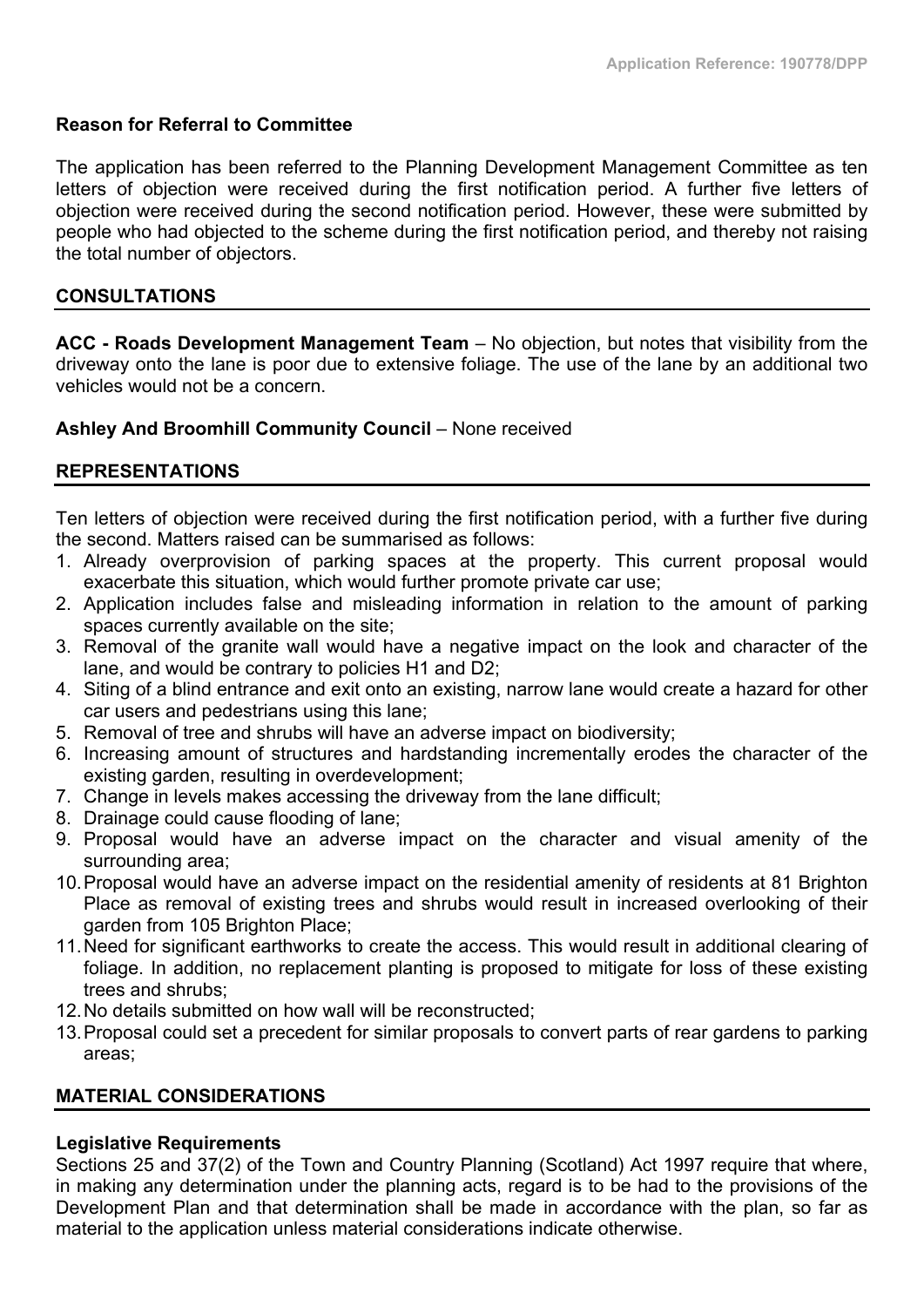# **Aberdeen City and Shire Strategic Development Plan (2014) (SDP)**

The purpose of the SDP is to set a spatial strategy for the future development of the Aberdeen City and Shire. The general objectives of the plan are promoting economic growth and sustainable economic development which will reduce carbon dioxide production, adapting to the effects of climate change, limiting the use of non-renewable resources, encouraging population growth, maintaining and improving the region's built, natural and cultural assets, promoting sustainable communities and improving accessibility.

From the 29 March 2019, the Strategic Development Plan 2014 will be beyond its five-year review period. In the light of this, for proposals which are regionally or strategically significant or give rise to cross boundary issues between Aberdeen City and Aberdeenshire, the presumption in favour of development that contributes to sustainable development will be a significant material consideration in line with Scottish Planning Policy 2014.

The Aberdeen City Local Development Plan 2017 will continue to be the primary document against which applications are considered. The Proposed Aberdeen City & Shire SDP 2020 may also be a material consideration.

# **Aberdeen Local Development Plan (2017)**

H1: Residential Areas D1: Quality Placemaking by Design D4: Historic Environment D5: Our Granite Heritage NE5: Trees and Woodlands

### **Supplementary Guidance**

Householder Development Guide

# **EVALUATION**

### **Principle of Development**

The site is located in an existing residential area and policy H1 applies. This policy sets out that householder development is accepted in principle subject to the following:

- 1. It would not constitute overdevelopment;
- 2. It would not have an adverse impact on the character and amenity of the surrounding area;
- 3. It would not result in the loss of valuable and valued areas of open space;
- 4. It would comply with relevant Supplementary Guidance.

Further guidance is provided in the Householder Development Guide (HDG) in relation to criteria to be taken into account in the assessment of proposals for a change of use of amenity ground to garden ground. These include:

- 1. The proposal should not adversely affect amenity space which makes a worthwhile contribution to the character and amenity of the area;
- 2. The proposal should not fragment, or if replicated, be likely to incrementally erode larger areas of public open space or landscaping;
- 3. The proposal should not worsen or create a deficiency in recreational public open space in the area;
- 4. The proposal should not result in any loss of visual amenity including incorporating established landscaping features such as mature trees or trees that make a significant contribution to the area;
- 5. The proposal should not result in an irregular boundary layout that would be out of keeping with the other uniform character of the area;
- 6. The proposal should not result in the narrowing of footpath corridors;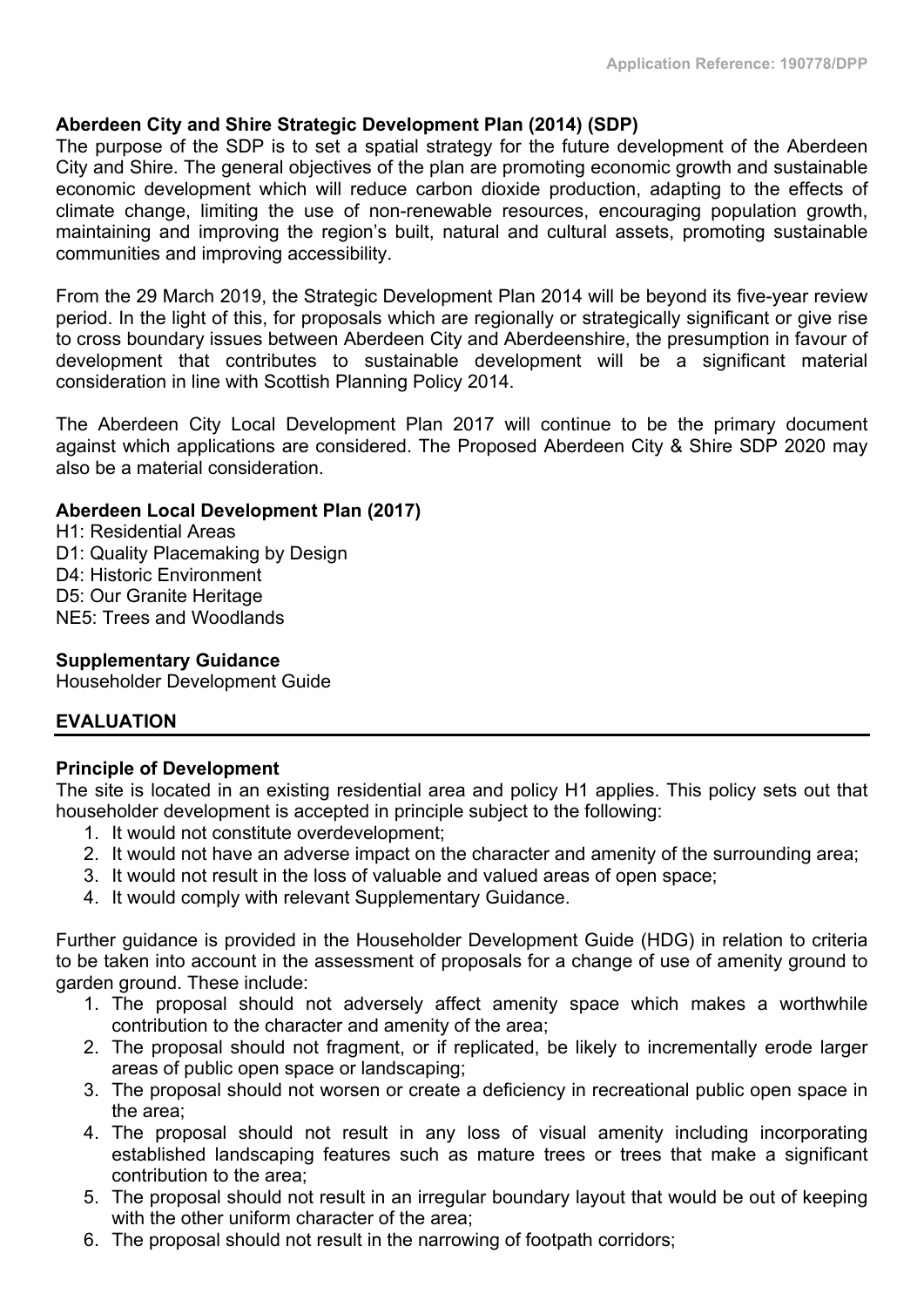- 7. The proposal should not prejudice road or pedestrian safety; and
- 8. The proposal should not give rise to the setting of a precedent that would make it difficult to resist similar proposals in the future;

In this case, the piece of ground measures c.2.5m by c.20.5m, equating to a footprint of c.51.25m<sup>2</sup>, and located adjacent to a private lane running from Brighton Place in a westerly direction and serving the rear of properties on Annfield Terrace, Brighton Place and Union Grove. The strip of amenity land is covered in mature vegetation, mainly consisting of dense shrubs, interspersed with some small trees. The site is located just outside the Albyn Place/ Rubislaw Conservation Area, the boundary of which runs along the northern side of the lane, and therefore still has an impact on the character and appearance of the conservation area. The main contribution of the strip of land is contained in the small trees, shrubs and mature vegetation that are located on it. It is acknowledged that this vegetation contributes to both the visual amenity and character of the surrounding area.

Brighton Place is characterised by detached and semi-detached dwellings set back and separated from the road by mature front gardens to the south, often with hedges and walls, and two and a half storey tenement style buildings nearer the pavement to the north in the conservation area. Semi-mature street trees run along the length of the street at regular intervals. The overall surrounding area has a relatively soft, green appearance taking consideration of its location within an urban setting in the West End. The planting in this strip of amenity ground further contributes to this established soft character of the wider street. However, as the site is located outside the conservation area, the area could be cleared by its owner without the need for any further consents or permissions. Neither is it considered that the small trees within this strip of amenity ground in themselves would be worthy of special protection through means of a Tree Preservation Order. In that respect, their contribution to the visual amenity of the wider surrounding area is limited. It is acknowledged that even though the planting contributes to the softening of the wider area, due to the overall green character of the street, its wider impact is relatively modest and localised, and removal of the planting in this location, whilst changing the appearance of the site, would not have an unacceptable adverse impact on the visual amenity of the wider surrounding area. As such, the proposal is considered to comply with the first criterion set out in the HDG.

Furthermore, due to its location between a private lane and the dwelling, where the side boundary of the plot runs along the near full-length of this boundary, the proposal would not fragment nor is likely to result in incremental erosion of a larger area of public open space;

Similarly, as the area of affected amenity ground would not contribute to recreational public open space in the surrounding area, it would not result in a worsening or create a deficiency in recreational public open space in the immediate surrounding area;

As set out above, the vegetation on the strip of land subject of this application is mainly characterised by mature shrubs and bushes, with some smaller trees located through this wider area. Due to their size and age, these are not considered mature trees, nor would their loss have a significant detrimental impact on the character and visual amenity of the surrounding area. Their contribution to the amenity of the wider area is not considered to be so significant that they would be worthy of protection through a Tree Preservation Order;

The area subject of this application is located to the side of the dwelling, and would not have a detrimental impact on the relatively rigid building line of the front boundaries of the dwellings along Brighton Place, nor would it result in an unacceptable irregular boundary layout along the side of the plot that would be out of keeping in this general area;

The proposal would not have an impact on the width of the lane, and as such would not result in the narrowing of any footpaths;

As the proposal would not have an impact on the width of the lane, the proposed change of use is not considered to have an adverse impact on pedestrian safety, and indeed through removal of some of the planting on the corner could result in an improvement to the visibility splay at the junction of the lane with Brighton Place as discussed in more detail below;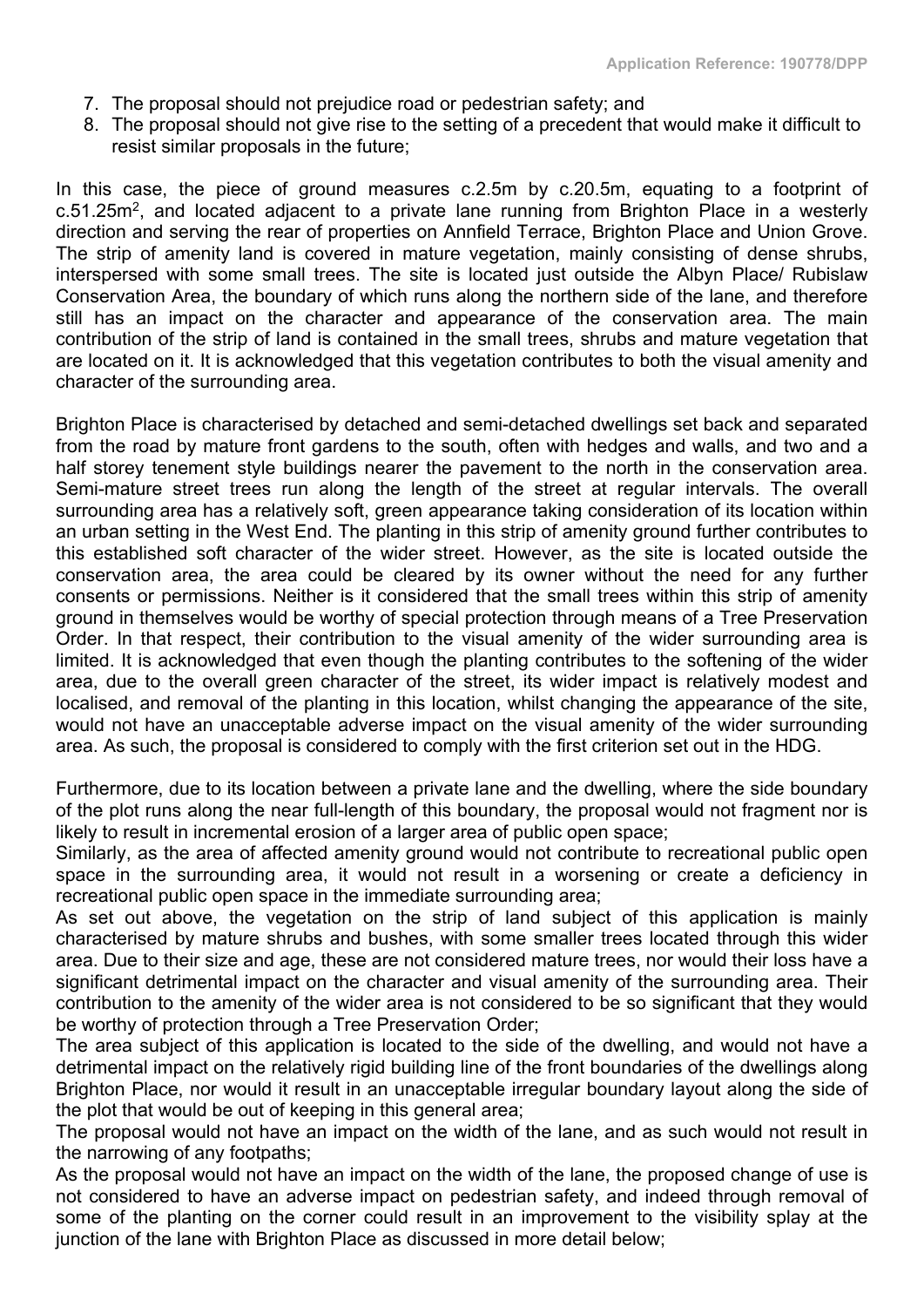Finally, again taking account of the unique position of the dwelling and the location of the affected piece of amenity ground along the southern edge of the lane, it is unlikely that the proposal would set a precedent, or would be replicated by other dwellings in the immediate surrounding area.

Therefore, taking account of the above, the proposal is considered to meet all criteria as set out in the HDG, and would not have an adverse impact on the visual amenity and character of the surrounding area, thereby meeting the criteria of policy H1, and the principle of the change of use of public amenity space to residential curtilage would be accepted.

#### **Impact on trees**

Policy NE5 sets out that there is a presumption against development that would result in the loss of trees and woodlands that contribute to nature conservation, landscape character, local amenity or climate change adaptation. As set out above, the strip of land affected is predominantly characterised by mature shrubs and bushes with some relatively small trees. Even though these trees carry some value with regards to their impact on the overall character of the surrounding area, it is considered that in this case, this character is mainly determined by the overall mix of vegetation, and that the impact of the individual trees is not so significant, that their loss could not be accepted. As such, the proposal is considered to comply with policy NE5.

### **Impact on local highway conditions and parking**

As set out in above, the construction of the driveway and the parking spaces to the rear of the dwelling would be considered permitted development under the terms of the Town and Country Planning (General Permitted Development) (Scotland) Order 1992 (as amended) and their construction is therefore not further assessed in this application.

#### **Removal and reinstatement of the boundary wall**

Policy D5 sets out that the retention and appropriate re-use of granite features is promoted throughout the city. Therefore, even though the site is outwith the conservation area, the reuse of the existing granite in the boundary wall for a new wall is encouraged and considered to comply with this policy. In addition, due to its position adjacent to the Rubislaw/Albyn Place Conservation Area, the reinstatement of the wall would ensure the proposal would not have a negative impact on the character and appearance of the conservation area. However, even though drawings reference that the existing granite would be reused, no details have been submitted as to the method of construction. These details can be secured through a suitably worded condition. It is therefore considered that, subject to this condition, the proposal would comply with policies D4 yand D5.

### **Other matters raised in letters of objection**

Ten letters of objection were received during the first notification period, with an additional further five letters of objections submitted by people who objected during the first notification period. Matters raised can be summarised as follows:

- 1. Already overprovision of parking spaces at the property. This current proposal would exacerbate this situation, which would further promote private car use *– The provision of the parking spaces would be considered permitted development as discussed above and is therefore not further considered in this assessment.*
- 2. Application includes false and misleading information in relation to the amount of parking spaces currently available on the site *– As stated above, the construction of the parking spaces would be considered permitted development.*
- 3. Removal of the granite wall would have a negative impact on the look and character of the lane, and would be contrary to policies H1 and D2 *– The reuse of the existing granite blocks for the construction of the relocated boundary wall would replicate, as far as possible, the existing look and character, albeit is in a different position and would therefore not have an*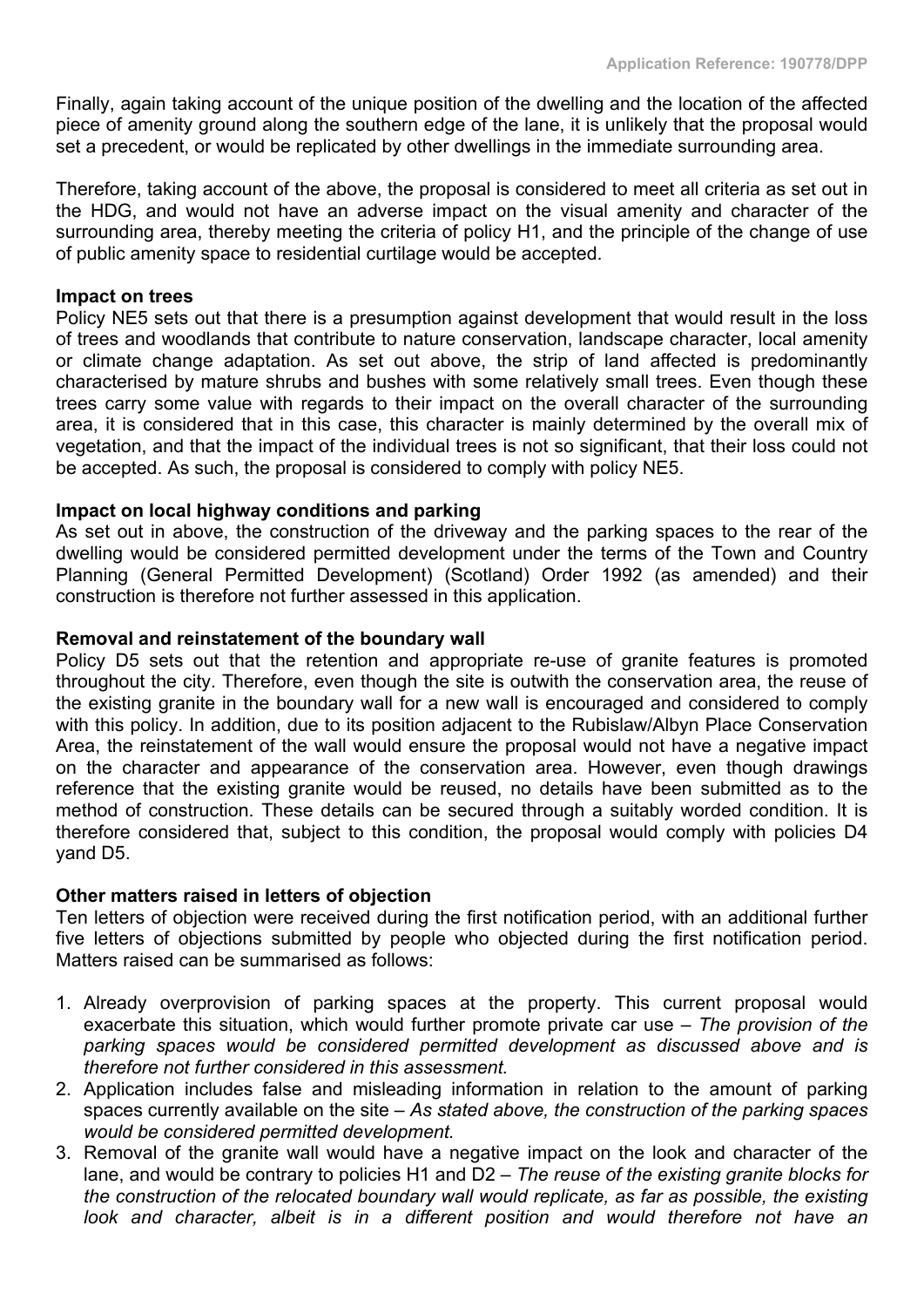*unacceptable adverse impact on the character and appearance of the surrounding area, in compliance with policy D5*

- 4. Siting of a blind entrance and exit onto an existing, narrow lane would create a hazard for other car users and pedestrians using this lane – *As discussed above, the construction of the driveway and the creation of an additional vehicular entrance onto the private lane is considered permitted development and therefore not further discussed in this assessment*;
- 5. Removal of tree and shrubs will have an adverse impact on biodiversity *– It is accepted that the existing vegetation has a beneficial impact on the biodiversity of the surrounding area. However, as discussed above, these shrubs and small trees could be cleared by the owner without consent, nor do they make such a significant contribution to the visual amenity and character of the surrounding area to warrant special protection. As such, their removal is accepted.*
- 6. Increasing amount of structures and hardstanding incrementally erodes the character of the existing garden, resulting in overdevelopment *- As discussed above, the construction of the driveway and the creation of an additional vehicular entrance onto the private lane is considered permitted development and therefore not further discussed in this assessment;*
- 7. Change in levels makes accessing the driveway from the lane difficult *– The main change in levels lies between Brighton Place and the first section of the lane. Sections have been submitted demonstrating that there is no significant change in levels between the lane and the proposed driveway. Based on these sections, it has been concluded that the construction of the driveway would be considered permitted development*;
- 8. Drainage could cause flooding of lane *Drawings indicate that permeable surfacing materials will be used for the proposed driveway;*
- 9. Proposal would have an adverse impact on the character and visual amenity of the surrounding area *– This has been discussed above, and it was concluded that the proposal would not have a significant adverse impact on the character and visual amenity of the surrounding area.*
- 10.Proposal would have an adverse impact on the residential amenity of residents at 81 Brighton Place as removal of existing trees and shrubs would result in increased overlooking of their garden from 105 Brighton Place *– The distance between the side windows serving 105 Brighton Place and the application property is more than 15m. There would be some oblique views from these windows towards the rear garden of this dwelling. However, these are partially screened by trees and planting on the north side of the lane, and it is considered that this would not result in an unacceptable loss of privacy to occupants of the dwelling.*
- 11.No details submitted on how wall will be reconstructed *– These details can be conditioned.*
- 12.Proposal could set a precedent for similar proposals to convert parts of rear gardens to parking areas *– As discussed above, the construction of the parking spaces in the rear garden is considered permitted development and therefore not further discussed in this assessment*

### **Aberdeen City and Shire Strategic Development Plan (2014)**

In terms of assessment against the Strategic Development Plan, due to the small scale of this proposal the proposed development is not considered to be strategic or regionally significant, or require consideration of cross-boundary issues and, therefore, does not require detailed consideration against the SDP

### **Time Limit Direction**

The determination date for the application has been extended to 25<sup>th</sup> August to allow for determination of the application at Planning Development Management Committee.

### **RECOMMENDATION**

Approve Conditionally